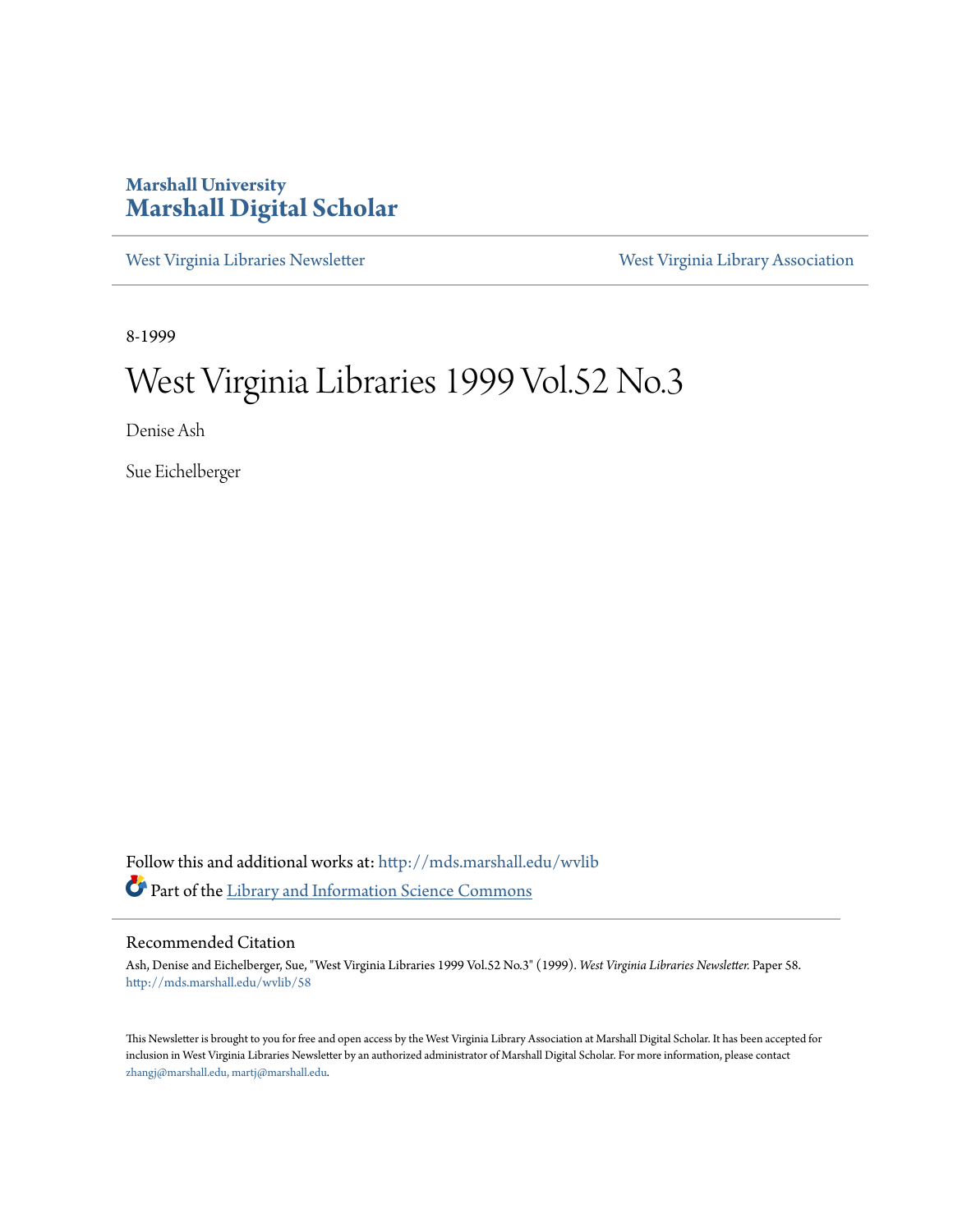

Vol. 52 • No. 3

http://wvnvms.wvnet.edu/~wvla/ and and application of the August 1999

# **99 Annual Conference**

 The 1999 West Virginia Library Association annual conference will be held Sunday, October 3rd through Wednesday, October 6th at the Clarion Hotel & Conference Center in historical Shepherdstown, W.Va. Following is a tentative agenda for this years event:

### *Sunday, October 3*

4 - 6 p.m. Registration

West Virginia Library Commission meeting *note: date and time change*

7 - 9 p.m. Social hour

### *Monday, October 4*

|                    |                                                | $4 - 4.50$ p.m. | G. P. O. ACCESS            |
|--------------------|------------------------------------------------|-----------------|----------------------------|
| 8:30 a.m. - 4 p.m. | Registration                                   |                 | [Wilmington]               |
| 9 - 11 a.m.        | Working Relationship                           |                 | Dealing with               |
|                    | - Chuck Kinder                                 |                 | <b>Controversial Issue</b> |
|                    | [King's Point]                                 |                 | Your Library               |
|                    |                                                |                 | [King's Point]             |
|                    | <b>Faculty Status - Panel</b>                  |                 | continued                  |
|                    | Discussion with Ann                            |                 |                            |
|                    | Henriksson, facilitator                        |                 | Child Developmen           |
|                    | [Wilmington]                                   |                 | Children's Literatur       |
|                    |                                                |                 | Debbie Richardson          |
| 11 a.m. $-6$ p.m.  | Exhibits open                                  |                 |                            |
|                    | [Salon A and Hall]                             |                 | Interlibrary Loan          |
|                    |                                                |                 | Roundtable Busine          |
| $1 - 2:30$ p.m.    | <b>First General Session</b><br>[Salons B & C] |                 | Meeting [Wilmingt          |
|                    |                                                |                 | Preservation               |
| $2:30 - 3$ p.m.    | Break to visit Exhibits                        |                 | Roundtable [Morga          |
| $3 - 3:50$ p.m.    | Programs and services                          | $5 - 6$ p.m.    | Reception -                |
|                    | for young adults<br>[Lancaster]                |                 | Exhibit area               |

G.P.O. Access - T. C. Evans, Government Printing Office [Wilmington]

Dealing with Controversial Issues in Your Library [King's Point] Panel discussion— Virginia Rougley will Video - Sanford Berman; Social Responsibilities Committee Meeting following video

Dinner on your own

### *Tuesday, October 5*

|                 | in Your Library                                                         | $8:30$ a.m. $-4$ p.m. | Registration open                                                                              |
|-----------------|-------------------------------------------------------------------------|-----------------------|------------------------------------------------------------------------------------------------|
| $4 - 4:50$ p.m. | [King's Point]<br>Panel discussion-                                     | 9 a.m. - 2 p.m.       | Exhibits open                                                                                  |
|                 | Virginia Rougley will<br>be the moderator                               | $9 - 9:50$ a.m.       | Director's Roundtable -<br>[Salon C]                                                           |
|                 | W.Va. Literature -<br><b>Gordon Simmons</b><br>[Salon B]                |                       | Programs and Services<br>for Young Adults<br>[King's Point]                                    |
|                 | <b>Creative Problem</b><br>Solving - Chuck Kinder                       |                       | <b>Evaluating Reference</b><br>Services - Karen Goff<br>[Lancaster]                            |
|                 | [Salon C]<br>G. P.O. Access<br>[Wilmington]                             |                       | Trustees - Managing the<br><b>Planning Process -</b><br>Rebecca Van Der Meer<br>[Salon B]      |
|                 | Dealing with<br>Controversial Issues in<br>Your Library                 |                       | <b>Public Relations -</b><br>Taking Your Library<br>Message to the World -<br>Sue Eichelberger |
|                 | [King's Point]<br>continued                                             | $10 - 10:50$ a.m.     | Children's Roundtable<br>and Summer Reading                                                    |
|                 | Child Development &<br>Children's Literature                            |                       | Program<br>[King's Point]                                                                      |
|                 | Debbie Richardson                                                       |                       | VTLS Users group<br>meeting [Wilmington]                                                       |
|                 | Interlibrary Loan<br><b>Roundtable Business</b><br>Meeting [Wilmington] |                       | Athena Users Group<br>meeting [Jefferson]                                                      |
|                 | Preservation                                                            |                       | <b>Follett Users Group</b><br>meeting [Berkeley]                                               |
|                 | Roundtable [Morgan]                                                     |                       | <b>SIRSI Users Group</b><br>meeting [Morgan]                                                   |
| $5 - 6$ p.m.    | Reception -<br>Exhibit area                                             |                       |                                                                                                |

1 August 1999

*— continued on page 4*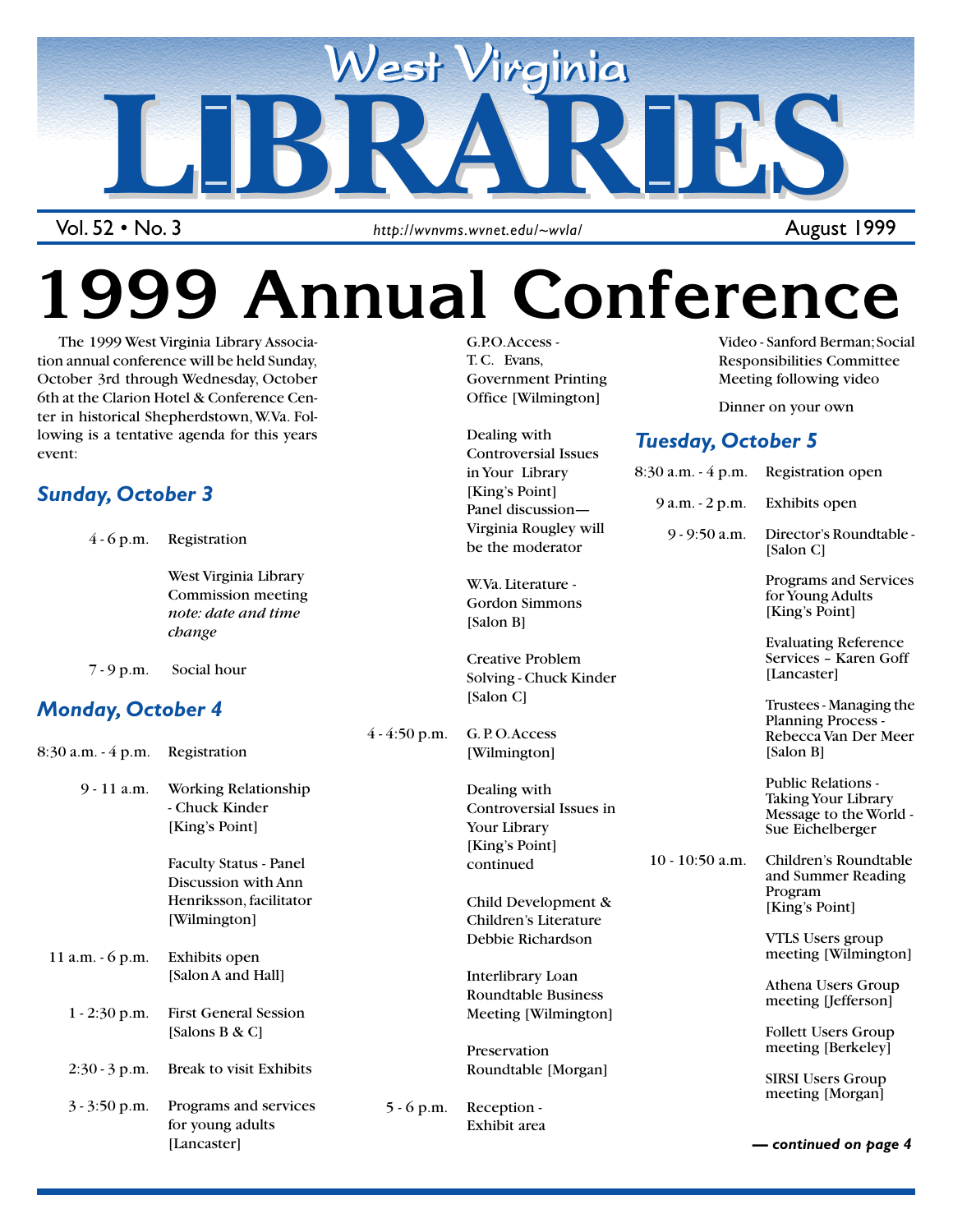# President's Column

WVLA

Our 1999 annual conference is fast approaching and I hope everyone will get a chance to come to Shepherdstown October 4, 5 and 6. We have a very full agenda with a lot of different topics. I want to take this chance to thank those who worked on the conference agenda: Pam Coyle, Peggy Turnbull, Cheryl Harshman, Ann Henriksson, Christine Chang, Rebecca VanDerMeer, J.D. Waggoner. It takes a lot of teamwork to pull a conference together and these are just a few of those who are working behind the scenes to make sure everyone has a worthwhile experience.

This will also be my final column as president. I can't believe that the year has gone by so fast. I want to thank everyone on the Executive Board of WVLA for mak-

#### standing.

I would also like to thank the association for allowing me to be a part of such a wonderful group. I have made many friends over the years through my participation in the association and I am grateful for those friendships. I look forward to continuing to help the association in any way that I can.

To Pam Coyle, incoming President, I wish her every success and will help her in any way that I can.

Again, thank you all for a most memorable and rewarding experience. I look forward to thanking you in person at the conference in Shepherdstown October 4- 6.

Betty Gunnoe

# **WVLA College & University Division**

#### *http://wvnvms.wvnet.edu/~wvla/*

Visit the WVLA College & University Division's homepage. WVLA's purpose is to promote librarianship and libraries to all facets of the academic and public communities in West Virginia. The College & University Division achieves our goal by circulating information to our members and providing professional development classes and workshops. In addition, you can take a look at these resources from this Web site:

#### READY REFERENCE

- Librarian's Datebook: 1996-2005
- HTML Hints & Resources
- In the News Today
- NewsWorks (180+ newspapers online)
- Webster's Dictionary
- Roget's Thesaurus
- Bartlett's Familiar Ouotations
- On-Line Calculator
- State Rankings
- CIA World Factbook
- U.S. Gazetteer
- Country Studies
- Hoover's Corporate Directory
- BigBook Web Yellow Pages
- Switchboard commercial/residential phone directory
- AT&T 800 Directory
- Area Code Look-Up
- Zip Code Lookup
- Colleges and Universities
- Peterson's College Guides
- Almanac of American Politics
- The White House Homepage
- Code of Federal Regulations
- The Occupational Outlook Handbook
- Historic Documents of the United States
- Internet Public Library Reference Center
- My Virtual Reference Desk
- Edmund'sAutomobile Buyer's Guides
- Today in History

## **Denise Giardina's Place in the Literature of Appalachia:** *A Symposium on the Writing of Denise Giardina*

On September 25, 1999 at Ramada Plaza Hotel and Inn, South Charleston.

 The fee for the symposium is \$35. The program begins at 8 a.m. and ends at 5 p.m. The Ramada Plaza Hotel and Inn, Second Avenue and B Street, South Charleston, has rooms available at a group rate: \$69/night. Call the Ramada for reservations and indicate you are a participant in the Denise Giardina literature symposium: 304-744- 4641

Questions and information can be requested from Cathy Pleska, project director, 304-757-4109 or e-mail: catpleska @aol.com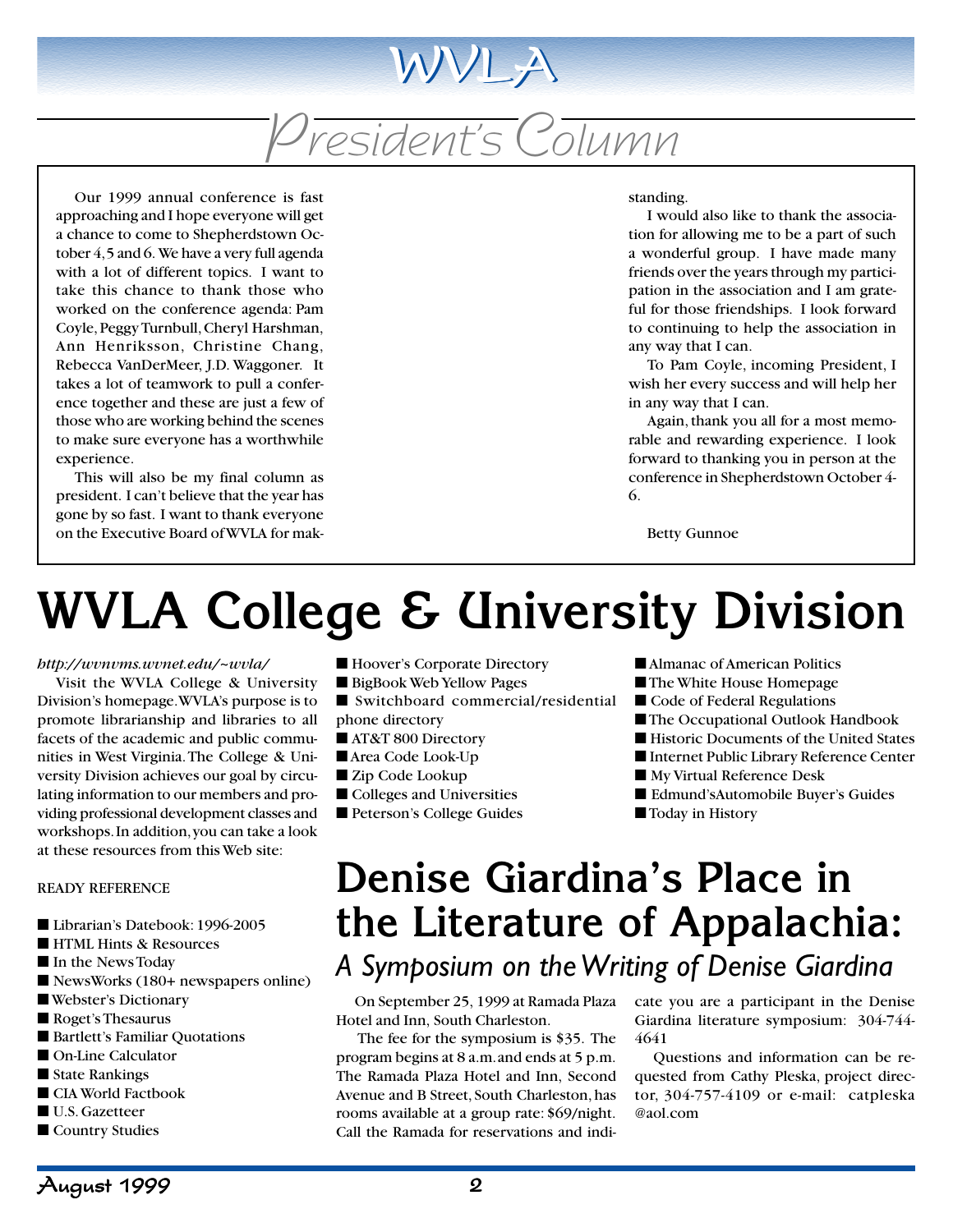

# **Charleston Businessman Featured in Book:** *Highly recommended by Frani Fesenmaier*

Known to many locals, Charles H. James III (AKA Chuck) is a scion of an old family of African-American lineage who carries determination and entrepreneurial talent across 4 generations to fill a chapter (complete with portrait) in Black Enterprise Titans of the B. E. 100s by Derek T. Dingle. A Charleston native, James details the fortunes of the family business from 1883, when his great-grandfather, James bartered household wares and pictures of recently assassinated President James A. Garfield for vegetables and then turned around and sold the vegetables for cash.

His grandfather, E.L., who attended Howard University, weathered the Depression to become Charleston's sole supplier of fresh eggs under the name of Blue Ribbon Eggs. C.H. James, his father, put his Wharton School of Business education to use structuring the company using computerized purchasing and "tight-fisted" inventory control. Chuck James, a man less concerned with his salary than with the continuity and success of his business, reads Machievelli, admires and applies the original principles of his business given by the founder: dependability, integrity, a pleasing personality, humility and human values. These tenets have led him, at the age of 40, to a dynamic partnership with Wendling & Sons (Kanawha City),a processing and distribution agreement with MacDonalds, a new business headquarters in California and a business generating 30.9 million dollars a year in sales!

Author: Dingle, Derek T. Title: *Black Enterprise Titans of the B.E. 100s: Black CEOs Who Redefined and Conquered American Business* Foreword by Earl G. Graves Publisher: New York, John Wiley & Sons, Inc., 1999 98-51031 ISBN : 0471318531

## **Community honors former library director with tribute**

The Putnam County Library was the logical place for the friends and family of the late Laeuna Erwin to gather and dedicate a stained glass memorial to her.

Erwin, who directed the fund raising for the current library which was constructed in 1974, was a legend according to library board member Russell Fry. A stained-glass iris, created by Donna Ball of Touch of Glass, now hangs in a window of the Local History Room at the library. "It's something beautiful and lasting in her memory." Fry said.

Library Director Peggy Bias, who began working at the library when Erwin was the Director, says Erwin was her mentor. "She was a wonderful role model and a true professional in every sense of the word," Bias said.

Erwin was instrumental in bringing the bookmobile service to Putnam County in 1960 and began work on branch libraries for Poca, Eleanor, and Buffalo as soon as she became director.

#### **Editors Denise Ash**

Alpha Regional Library P.O. Box 149 Spencer, WV 25276 304-927-1770 (W) • 304-927-1779 (FAX) *ash de@hp9k.park.lib.wv.us*

**Sue Eichelberger** Cultural Center 1900 Kanawha Blvd. E. 304-558-2534 (W) • 304-558-1612 (FAX) *eichel@wvlc.lib.wv.us*

#### **Circulation Editor**

**Jo Ann Calzonette** Evansdale Library • WVU P.O. Box 6105 Morgantown, WV 26506 304-293-4695 x5112 *u517a@wvnevm.wvnet.edu*

#### **Advertising Editor**

**Kelly Funkhouser** Morgantown Public Library 373 Spruce Street Morgantown, WV 26505 304-291-7425 (W) • 304-291-7437 (FAX) *funkhous@hp9k.clark.lib.wv.us.*

*West Virginia Libraries*

(ISSN) 0043-3276) is the official publication of the West Virginia Library Association. The views expressed are not necessarily the official viewpoints of WVLA.

*West Virginia Libraries* is published six times a year in February, April, June, August, October and December. A subscription is included with membership dues. The subscription rate for non-members is \$15 per year. Some back issues are available at \$3.75 per issue. All back issues are available from: University Microfilms Ann Arbor, Michigan

Photographs, news, articles and correspondence should be sent to the editors. Subscriptions and changes of address should be sent toe the Circulation Editors.

> Copy deadline: 15th of month preceding publication.

**WVLA's Web site:** *http://wvnvms.wvnet.edu/~wvla/*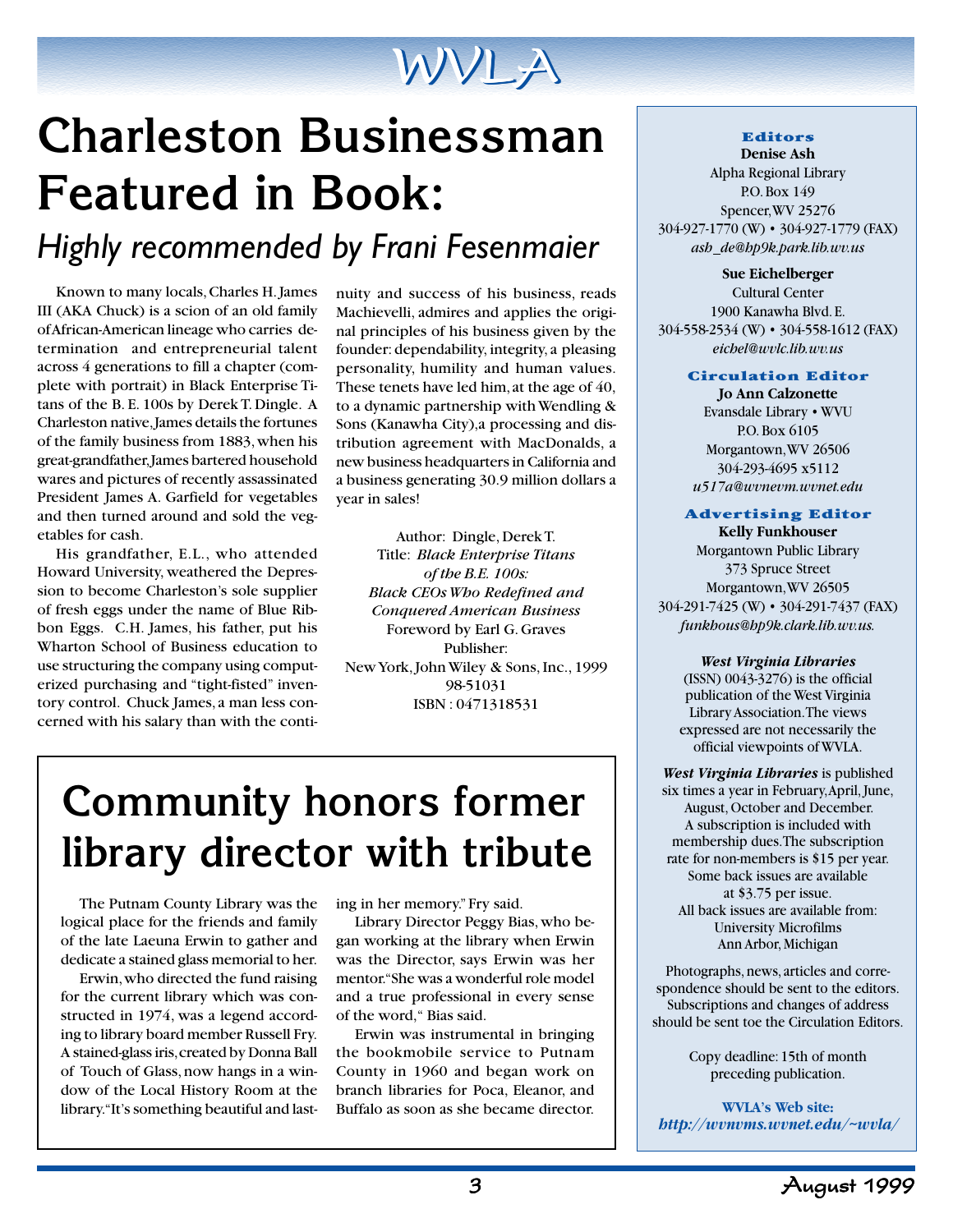

# **1999 WVLA Conference**

*Continued from page 1*

|                   | Trustees - Managing<br>the Planning Process,<br>continued [Salon B]        |                 | <b>Making Shadow Puppets</b><br>with David Wisniewski<br>[limit to 30!!! Upstairs]        |                 | College and University<br>Division [Salon B]                                    |
|-------------------|----------------------------------------------------------------------------|-----------------|-------------------------------------------------------------------------------------------|-----------------|---------------------------------------------------------------------------------|
|                   | Service to Seniors -<br>Jennifer Soule [Salon C]                           | $4 - 4:50$ p.m. | Impact of electronic<br>journals on library                                               |                 | <b>School Library Division</b><br>[Jefferson]                                   |
| $10:50 - 11$ a.m. | <b>Break</b>                                                               |                 | services - Peggy Turnball,<br>facilitator [Lancaster]                                     |                 | <b>Trustee Division</b><br>Meeting - David Price,<br><b>Executive Director,</b> |
| 11 - 11:50 a.m.   | David Wisniewski,                                                          |                 | Trustees - Library Policy                                                                 |                 | WVLC [Salon C]                                                                  |
|                   | children's author<br>[King's Point]                                        |                 | Basics, continued<br>[King's Point]                                                       | $10-10:50$ a.m. | Denise Giardina<br>[Salon A, B]                                                 |
|                   | Appalachian Women<br>writers - Dr. Linda Tate<br>[Lancaster]               | 7 p.m.          | Second General Session -<br>Awards Banquet -<br>Nora Roberts, speaker<br>[Salons A, B, C] |                 | <b>Trustee Division</b><br><b>Business Meeting</b><br>[Salon C]                 |
|                   | Automation<br><b>Roundtable Business</b><br>Meeting [Wilmington]           |                 | <b>Wednesday, October 6</b>                                                               | $11$ a.m.- noon | Third General Session<br>[Salon A and B]                                        |
|                   | <b>Trustees - Managing</b><br>the Planning Process,<br>continued [Salon B] | 8 a.m.          | Past President's<br>breakfast -<br>Invitation only                                        | noon            | <b>Executive Board</b><br>Meeting [Jefferson]                                   |
|                   | Special Library<br><b>Division Meeting</b>                                 | $8:30 - 9$ a.m. | Registration                                                                              |                 | NOTE:                                                                           |
|                   | [Morgan Room]                                                              | $9 - 9:50$ a.m. | Public Library Division<br>[Salon A]                                                      |                 | Room check-out must be before<br>8:30 a.m. Wednesday morning.                   |
| noon - 2 p.m.     | Lunch on your own                                                          |                 |                                                                                           |                 |                                                                                 |
| $1 - 2 p.m.$      | David Wisniewski will<br>autograph books                                   |                 |                                                                                           |                 |                                                                                 |
| $2 - 2:50$ p.m.   | Anne Royall,<br>a one-woman show —                                         |                 | <b>Gates Foundation completes</b>                                                         |                 |                                                                                 |

## **Gates Foundation completes installations in West Virginia**

More than two years after the West Virginia Library Commission made application for a Gates grant and a year and a half after the grant, valued at over \$5 million, was awarded, staff for the Bill and Melinda Gates Foundation completed the installation of computers in West Virginia. The Ravenswood branch of the Jackson County Library and the Keyser/Mineral County Public Library both received their computers on August 23, one day after the Gates Learning Foundation was consolidated with the William H. Gates Foundation to become the Bill and Melinda Gates Foundation. The Gates Library Foundation, set up in 1997 by Bill and Melinda Gates to provide equipment and training to public libraries in low-income communities, was reorganized in early

February as an initiative of a new umbrella organization, the Gates Learning Foundation. The Gates Library Initiative, one of two initiatives comprising the Gates Library Foundation, has made grants to more than 1,300 underserved public libraries in 28 states. West Virginia was one of the first six states to receive a grant.

An additional infusion of \$6 billion by Bill and Melinda Gates makes the new foundation the wealthiest philanthropy in the United States, with foundation assets now totaling \$17.1 billion.

West Virginia's grant includes equipment, software, training and support. Training will continue with those libraries receiving content servers now being offered Web page development opportunities.

3 - 3:50 p.m. West Virginia

Dr. Sally Hershan [Lancaster]

Legislative agenda - Robert Ashley [King's Point]

West Virgina Library Commission Grants - Jennifer Soule [Salon C]

David Wisniewski - Creating the Golem [King's Point]

Literature Roundtable

Trustees - Library Policy Basics – Rebecca Van Der Meer [King's Point]

[Wilmington] Ergonomics [Lancaster]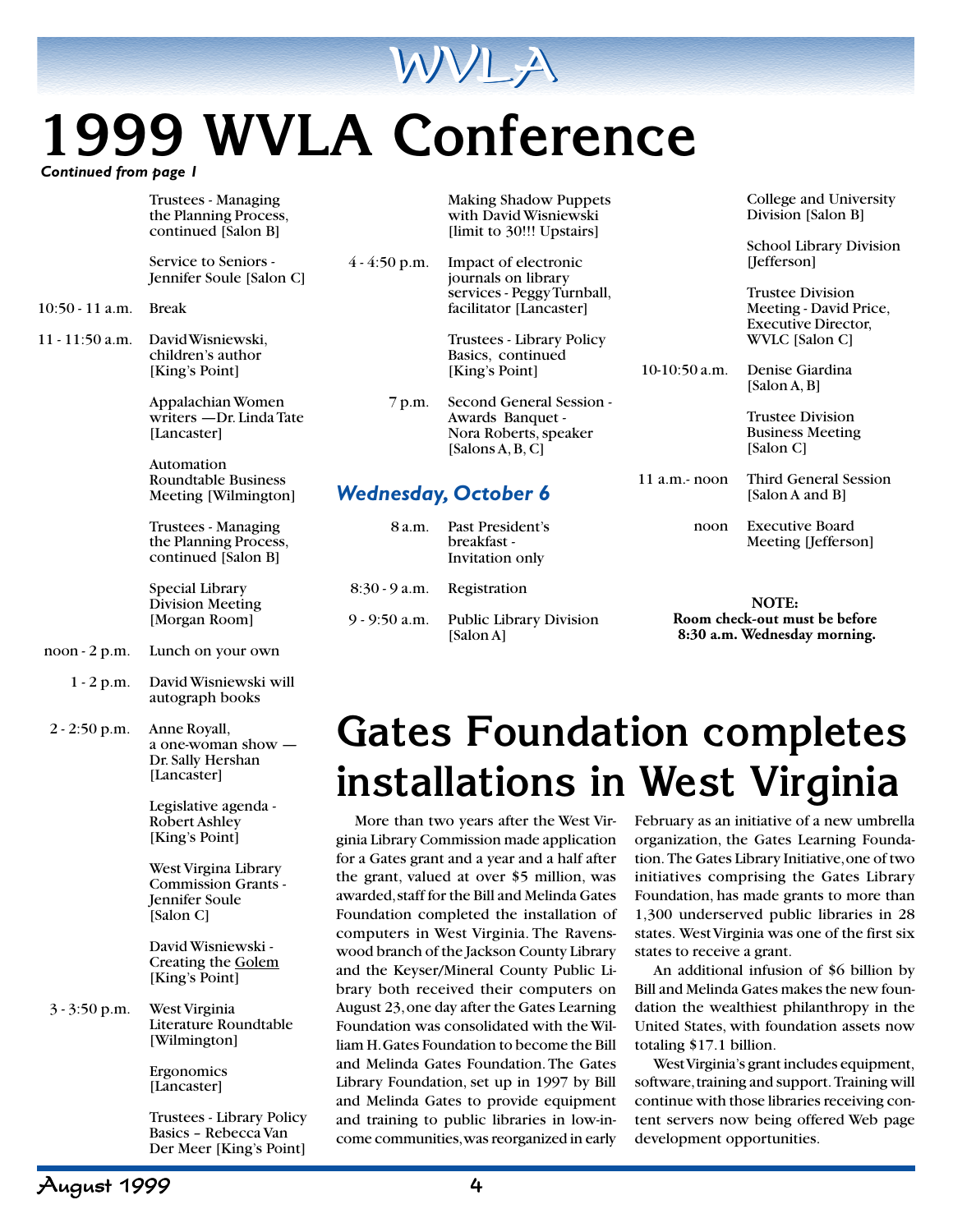

# **ALA Councilor's Report**

by Joe Barnes

The American Library Association gathered once again in New Orleans for its annual conference. ALA Council revisited a number of issues of considerable importance to the profession when its time was not taken up with speeches from its small "activist" minority.

At Sunday morning's Membership meeting—essentially an informal Council session at which non-councilors are welcome to speak—displeasure was voiced over ALA's keynote speaker for the Conference, General Colin Powell. General Powell had spoken the night before at the opening general session to a crowd of perhaps 5,000 librarians, and had been well received. The retired general thanked librarians for the positive role they had played in his education, and he forcefully upheld First Amendment values. The activists, some of whom never heard Powell's remarks because they were staging a protest in the lobby of the huge Convention Center hall, were undeterred from restating their opposition to the choice of a military leader and the high cost of his speaker's fee (although most of the cost had been paid by a sponsor, West Virginia's Library Corporation).

Immediately following, Councilors heard a report from the Budget Analysis and Review Committee (BARC), which had approved the cost of a formal study on the impact of outsourcing and privatization.

Council text heard from the ALCTS Division and its Subject Analysis Committee on a perennial topic known as "subject headings and poor people's policy." The catalogers reminded activists about the volatility" of humane, unbiased, subject headings." Undiscouraged, activists rose to the microphones to consume more time with thinly veiled denunciations of their immediate colleagues and the Library of Congress. This debate spilled into Tuesdays session when Council soundly defeated Sanford Berman's resolution which would have urged the LC to replace several heading and adopt 30

new ones such as Classism in Capital Punishment; Homeless Afro-American Women, Homeless People in Art; Right to Shelter; Interclass Friendship; and Poor Parents. In a not-unrelated action, Council debated a "Resolution on Sandy Berman" to censure the Hennepin County Library administration for his reassignment. That resolution was referred to an ad hoc committee.

On Tuesday Council was forced to listen again to arguments on another perennial, the issue of lowering the quorum for Membership meetings. As the entire ALA membership voted overwhelmingly by mail ballot a few years ago, and set the quorum at 1% of members, Council was not in the mood to entertain a proposal to lower the quorum to just 100 members (out of more than 50,000) and the resolution was defeated. As a kind of follow-up to the Sandy Berman resolution, Council debated a proposed amendment to the Library Bill of Rights, which would read. "Libraries should permit and encourage a full and free expression of views by staff on professional and policy matters." Councilors wisely pointed out that, while the sentiment was laudable, the statement would fit better in the ALA Code of Ethics rather than in the Library Bill of Rights. The Code is meant to guide professional behavior, while the Bill of Rights is meant to underscore the intellectual freedom of library users. The resolution was sent to the Ethics Committee for further refinement in language.

During Tuesday's long meeting Council also heard reports on the work of the Professional Educators Task Force, which convened a special Congress on Professional Education in April. Those who have followed library education developments may recall that Council focused attention on disturbing trends when it entertained a resolution which would have directed the ALA Committee on Accreditation to adopt the statement, "ALA accredits masters degree programs designed creation of four new task forces, each to deal with a different set of

recommendations Under the circumstances only a few Councilors, like your own, were thickheaded enough to vote in favor of CD54 a second time when the rest of Council formally defeated it "to clear the way" for the work of the task forces. The library educators who dominated this year's Congress might be praised for taking a broad view of every kind of concern. They did not seem to care very much, though for the Council's simply stated effort at preserving *library* education.

Wednesday morning's council session was largely taken up with financial reports and questions. ALA's budget for FY2000 will be \$24.5 million, up from about \$20 million in 1996. There were sharp questions from the floor, directed at Treasurer Bruce Daniels (by implications to the Executive Board) about excess optimism and possible over-reliance on returns from the Endowment Fund. Individual councilors expressed surprise over no new funding for intellectual freedom, or for continuing education. A number of councilors were disappointed with the performance of the Association's investment portfolio. Never theless, the budget was adopted as presented.

A recurring theme in Council discussion throughout the 1999 sessions has been the impact of electronic communication on the internal working of ALA. One faction within the Association presses for e-meeting; another points out grave philosophical and practical objections. In fact, various ALA units and Council itself have benefited from electronic discussion between meetings, but participants are generally agreed that such discussions cannot replace meetings. The ALA website, like those of all the libraries in which its members serve, is a workin-progress. An new Advisory Task Force on ALA Web links will help the Association in developing selections pollicies, promote involvement by the various diversions and round tables, and develop mechanisms for hearing complaints.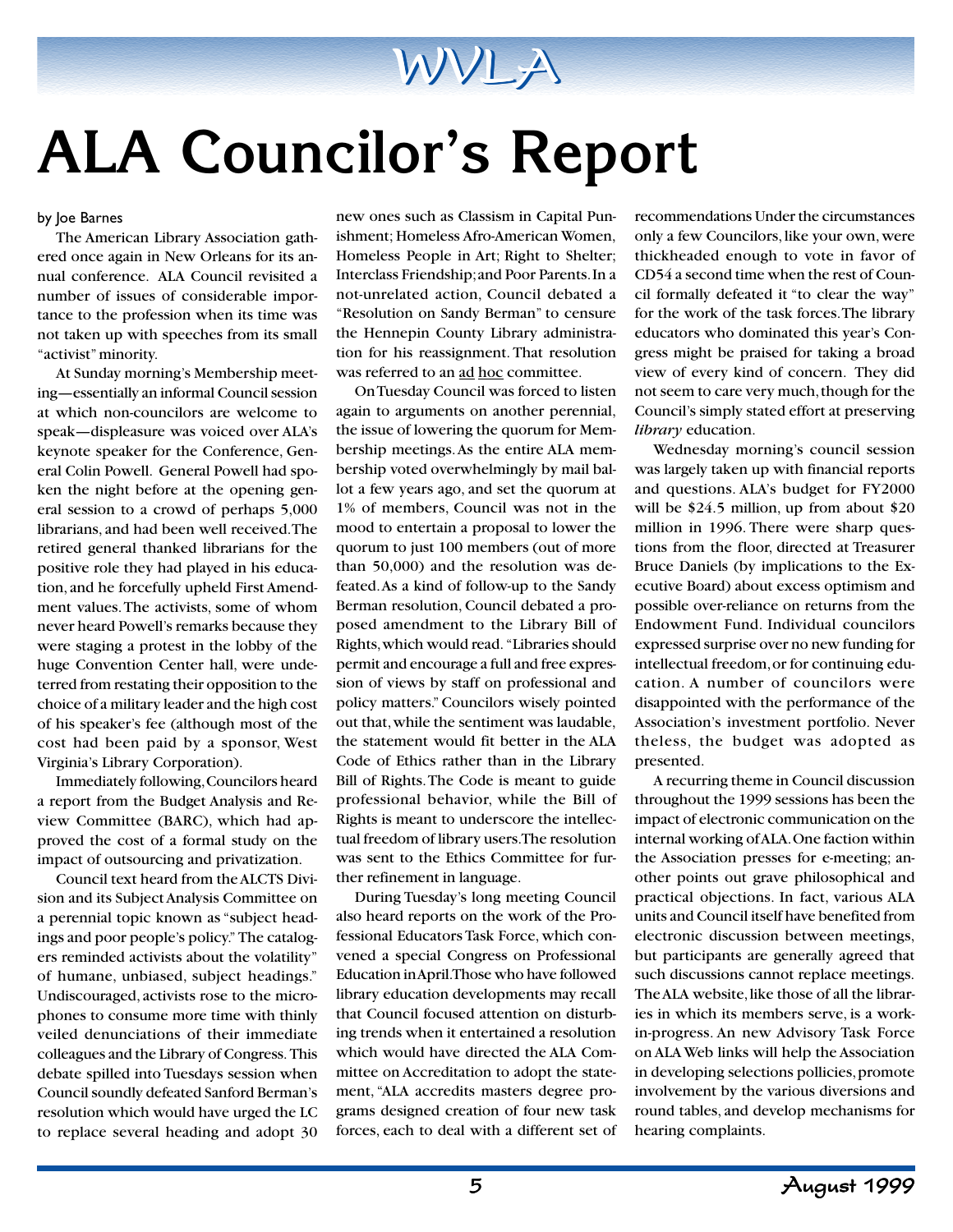

# **West Virginia Library Association holds Executive Board Meeting**

A WVLA Executive Board Meeting was held June 4, 1999, 9:30 a.m. at Pipestem State Park. Following is an overview of that meeting.

#### **Members present:**

Betty Gunnoe, President Pam Coyle, First Vice-President Dottie Thomas, 2nd Vice-President Linda Lindsey, Secretary David Childers, Treasurer Joe Barnes, ALA Councilor Judy Duncan, Past President Ann Henrikson, College and University Division Matt Marsteller, Special Libraries Division Charles Hively, Roundtable Representative Judy Rule, SELA Representative David Price, Executive Secretary West Virginia Library Commission Suzette Lowe, Public Library Division Sue Eichelberger, Co-editor *WV Libraries* Denise Ash, Co-editor *WV Libraries*

#### 1. **Call to Order**

 President Betty Gunnoe called the meeting to order at 9:30 a.m.

#### 2. **Approval of the Minutes**

Charley Hively made the motion to accept the minutes of the previous meeting, Judy Duncan seconded, motion carried.

#### 3. **President's Report**

4. **Treasurer's Report:** Dave Childers – Exhibit I

Dave Childers presented the financial report, showing profits on both the Annual Conference and Spring Fling, and a deficit of \$3,642.79 on the Library Appreciation Day.

Judy Duncan made the motion to approve payment of checks #5790-5822, Ann Henriksson seconded, motion carried.

Charley Hively made the motion to accept the Financial Report, Joe Barnes seconded, motion carried.

Dave Childers made the motion to pay the honorarium for *WV Libraries* for next two issues, Judy Duncan seconded, motion carried.

After some discussion, Joe Barnes made the motion to make a \$200.00 contribution to ALA Intellectual Freedom Foundation and \$100.00 to the ALA Washington office, Charley Hively seconded, motion carried.

5. **Membership:** Dottie Thomas – Exhibit II

Dottie reported 406 paid members, 13 Lifetime, 58 new members, and 85 academic members.

#### 6. **Division Reports**

**College and University** – Ann Henrrickson reported they are continuing to work on Faculty Status.

**Public Library** – Suzette Lowe asked about sending questionaries to Library Directors for their response to the Himmel & Wilson report. David Price pointed out that the entire report will be available on the WVLC Homepage next week and that the report had been "acccepted" by the Commission, not "approved".

Ann Henriksson suggested putting it in *WV Libraries*, to educate the entire membership. Sue Eichelberger suggested that the summary be printed in *WV Libraries*.

Suzette Lowe made the motion to send out a survey to the entire membership, Charley Hively seconded, motion carried.

#### **School Libraries** – No report

Judy Duncan made the motion to send letter to Kanawha County Board of Education express WVLA's concern with librarians being cut in Kanawha County. After discussion, Judy amended the motion to be sent to WV State Board of Education stating that WVLA would be willing to work with the Board to come up with solution to the library cuts, Dottie Thomas seconded, motion carried.

**Special Libraries** – Matt Marsteller reported he is working on Conference programs to promote attendance and that the Directory of Special Libraries is available.

**Trustees** – Charley Hively reported that Chris Green had expressed his desire to resign as Division Chair, and that David Dalzell is willing to take over the Chair. The Bylaws are being examined to take care of this situation in the future.

7. **Roundtable Reports** –Charley Hively reported that he presented the ILL report to the Director's Roundtable at their meeting in Clarksburg. The Director's are evaluating the guidelines and he will report their findings at the next Executive Board meeting,

8. **ALA Councilor** – Joe Barnes reported ALA Conference will be next month, with an emphasis on library education.

9. **Federal Relations Coordinator** – Betty Gunnoe reported that the federal Legislative Day, May 4th, in Washington was a success. The WV group met with Congressmen Wise and Rahall and representatives of Senator Rockefeller's office. The group thanked Sen. Rockefeller for his work on the E-Rate. Betty stated they would like Internet usage figures and to send these to her.

10. **SELA Representative** – Judy Rule reported she had attended the SELA Confer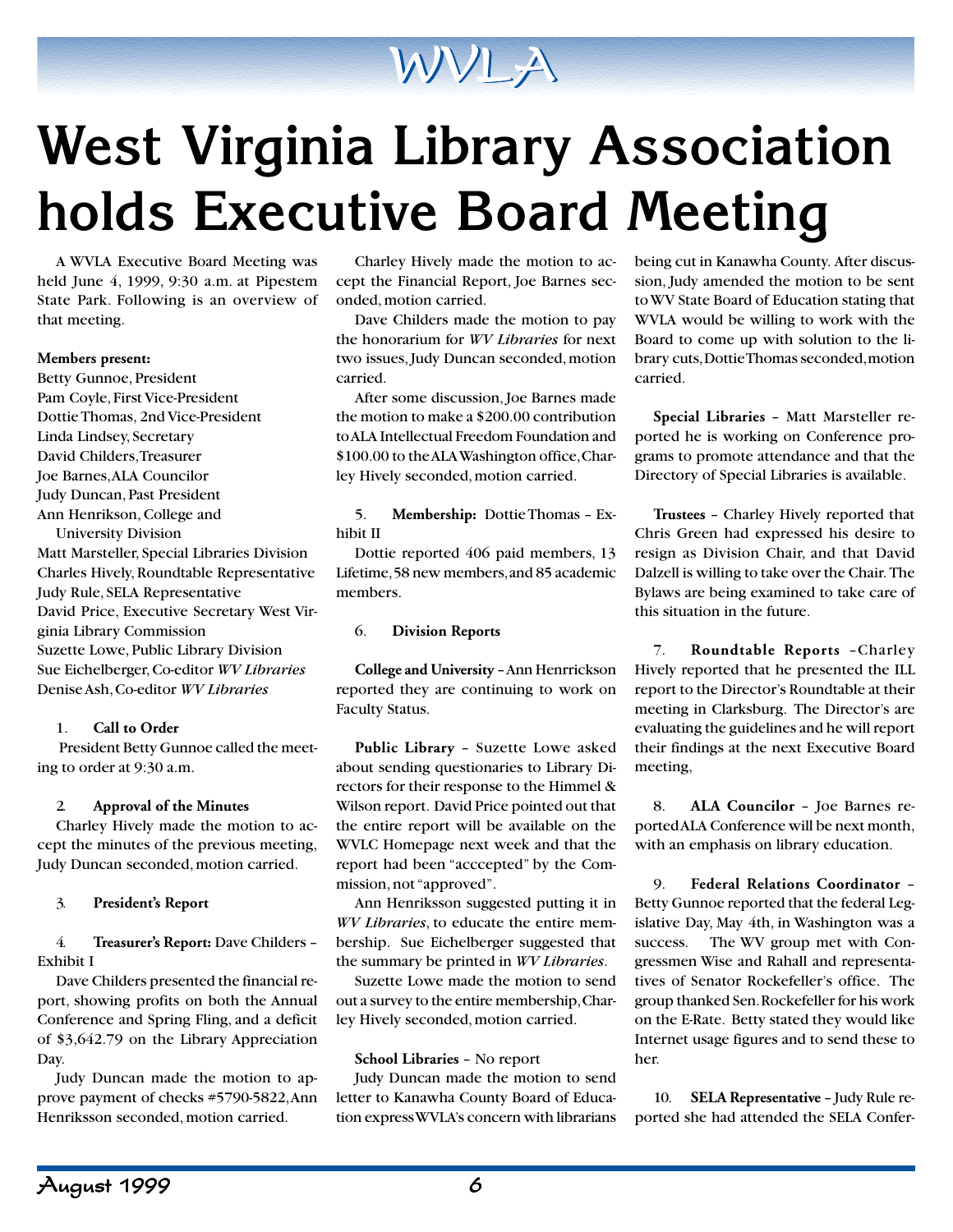ence in Atlanta and that members are needed.

Next year's conference will be in October in conjunction with the Georgia Library Association, possibly at Jekyell Island.

11. *WV Libraries* – Sue Eichelberger and Denise Ash reported that the current issue is behind, there were problems with the printing, and that they had received two bids from printers. They would like to use the Spencer Newspapers at a cost of \$570.00 for printing and \$100.00 to do layout.

Suzette Lowe made the motion to accept the bid from Spencer Newspapers, Dottie Thomas seconded, motion carried.

12. **West Virginia Library Commission**– David Price reported the following personnel changes at the Commission: Karen Hiser will begin September 1st as General Admin. Consultant; Mary Hoage, Collection Development; JoAnn Cook will assume the position held by Dave Childers when he retires in October.

Mr. Price said the Commission is working on the 2000-2001 Budget and that one public hearing has been held and the second will be at the June Commission meeting. He would like input from all the libraries, letters, email, etc., on the Budget, think of it as a "wish list" from your libraries.

Also, the Himmel & Wilson report will be on the WVLC Homepage and the Library Skills Institute will be held in October at Jackson's Mill.

When asked about IP addresses, Mr. Price responded that WVLC was working with WVNET to get an adequate number for all libraries.

#### 13. **Committee Reports**

**Auditing** – No report

**Conference** – The committee met on April 30th at the Clarion Hotel in Shepherdstown to finalize plans for the conference.

Betty Gunnoe would like program suggestions by July 1st and explained that speakers were paid for travel expenses and hotel rooms would be provided if necessary. A \$100.00 honorarium is given when deemed necessary, anything over that must be approved by the Executive Board. If a speaker charges a fee Betty needs to know about it right away.

WVLA

**Constitution and Bylaws** – Josephine Fidler will continue as the chair. Betty reported that the Committee was asked to come up with solution for Board members that do not fulfill their obligations.

**Continuing Education** – Judy Duncan expressed her desire to hold several CE workshops in different locations around the state and would like suggestions.

**Elections** – No report

**Finance** – No report

**Handbook** – No report

**Intellectual Freedom** – No report

**Legislative** – It was suggested that our Legislative Consultant, Bob Ashley, be on the program at the Conference in Shepherdstown.

**Legislative Library Appreciation Day Dinner** – No report

**Marketing** – Judy Duncan reported that the committee had sold WVLA items at the KCPL Street Fair, they also have 25 afghans remaining for sale, and that Julie Spiegler needs help on this committee.

**Membership** – Dottie Thomas reported the committee will meet before September board meeting to discuss membership letters.

**Nominating** – Judy Duncan – Exhibit III

The possibility of hiring a CPA to do the bookkeeping when Dave Childers retired was discussed, but the cost and the difficulty of changing each time a new person was elected would make that impossible to do. Dave would like to know the results of the election for the position of Treasurer as soon as possible so that he can meet with them and discuss a new software to be used.

Judy Duncan presented the slate of candidates for the upcoming election. Charley Hively made the motion to accept the slate as presented, Dave Childers seconded, motion carried.

**Public Relations** – No report

**Resolutions and Awards** – Linda Lindsey reported that nominees have been received for the annual awards, the committee will meet to discuss these.

**Scholarship** – Judy Duncan reported that the USC students received the information about scholarships through their Listserv.

**Site Selection** – 2000 conference, Charleston House Holiday Inn, first week in November. 2001 conference in Cannan Valley, in October.

- **Web Page** No report
- 14. **Old Business**
- 15. **New Business**
- 16. **Correspondence**
- 17. **Announcements**
- 18. **Adjournment**

**Next meeting will be September 10 at the Days Inn in Flatwoods, make own reservations.**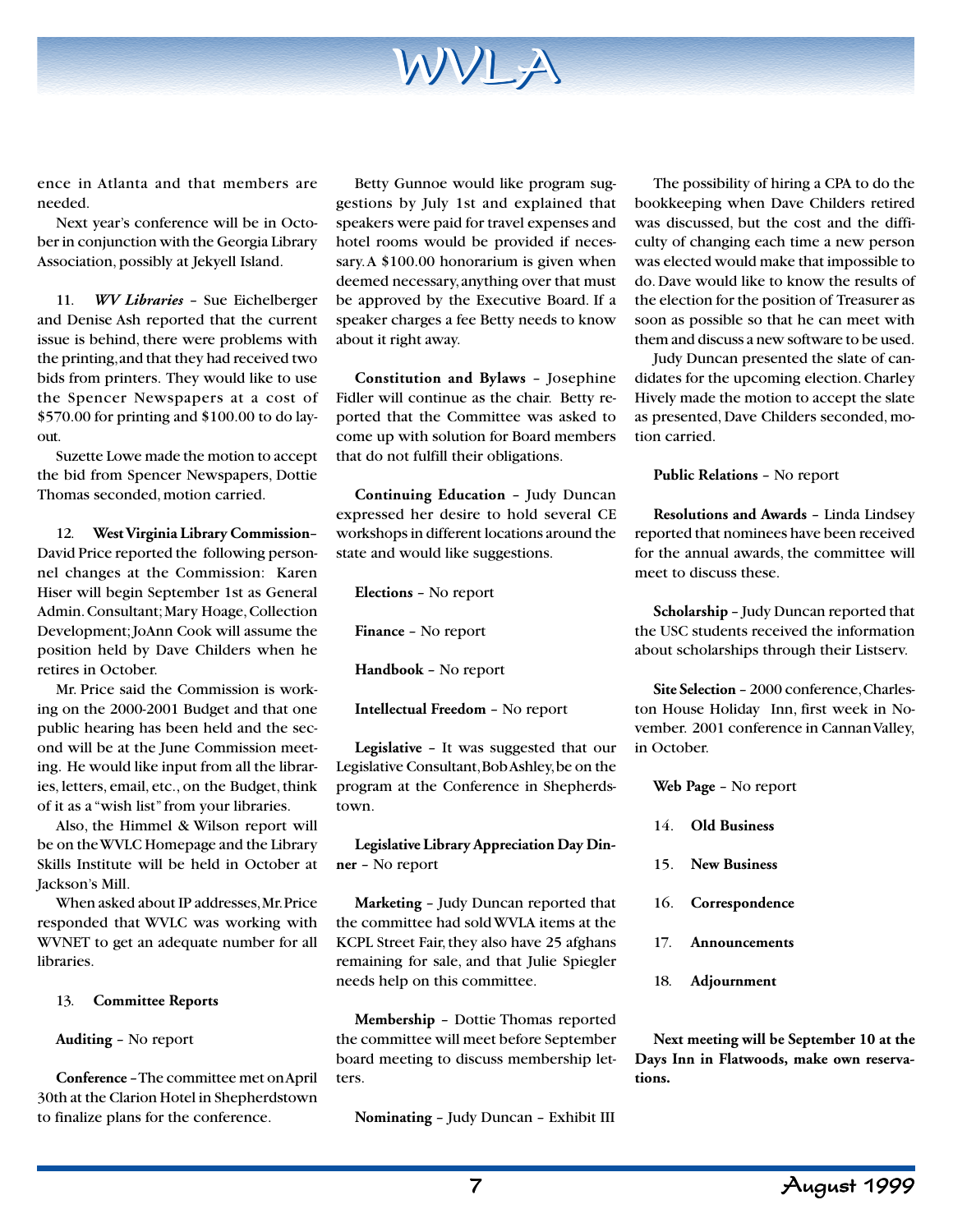# *6TH ANNUAL READ ALOUD WEST VIRGINIA CONFERENCE* **"The Power of Story"**

WVLA

The 6th Annual Read Aloud West Virginia Conference is just around the corner. This year's conference will be held Saturday, September 25 at the Charleston Civic Center. "The Power of Story" is the theme for this year and will feature author Patricia Polacco.



**Polacco**

A pre-conference reception and fundraiser will take place Friday, September 24 at Kanawha County Library, 123 Capitol Street, Charleston, W.Va. Meet keynote speaker Patricia Polacco, as wells as teachers, librarians and volunteers from around the state. Eat and mingle with the presenters before the conference.

Registration before Thursday, September 16 is \$30 per person—after is \$40 per person. Cost includes continiental breakfast and lunch.

For more information or to register, call Mary K. Bond at (304) 342-7850 or Donna Calverat at the WVLC  $-1-800-642-9021$ .

## **Hupp Medical Library appoints new director**

Brad Long, a medical librarian, has assumed the role as Director of Library Services at Ohio Valley Medical Center, according to an article submitted by Chuck Julian of the WVLA Special Libraries Division. Long, who resides in Wheeling, will oversee all library services including the Hupp Medical Library and the Nursing Library.

Long, previously employed at St. Francis Medical Center in Pittsburgh earned his bachelor's degree in health sciences from Lock Haven University of Pennsylvania and his MLS from Clarion University of Pennsylvania.

| Schedule                                                          |                                            |  |  |  |
|-------------------------------------------------------------------|--------------------------------------------|--|--|--|
| Friday, September 24                                              |                                            |  |  |  |
| Kanawha County Library                                            | 2:15-3:15 p.m. Breakout Session II         |  |  |  |
| 6 p.m. Pre-Conference Read Aloud<br>Reception and Fundraiser      | 3:30-4:30 p.m. Breakout Session III        |  |  |  |
| <b>Saturday, September 25</b><br>Charleston Civic Center          | 4:45-5:15 p.m. Author Autograph<br>Session |  |  |  |
| 9-9:45 a.m. Registration/Continental<br><b>Breakfast/Exhibits</b> | Breakout Sessions include:                 |  |  |  |

*• Author Q&A with Patricia Placco • West Virginia Children's Book Award Workshop*

- *History Alive! Literature Alive!*
- *Young Adult Choices Award*
	- *The Illustrator's Role • Good Read Alouds:*
- *Fiction/Nonfiction—Old and New*

## **New** *Outstanding Books for the College Bound* **list available**

An up-to-date, revised version of the *Outstanding Books for the College Bound* list is available from the Young Adult Services Association (YALSA), a division of the American Library Association (ALA). The list, published about every five years, provides reading guidance for college bound students and others looking for opportunities for independent and lifelong learning.

10-10:15 a.m. ..........................Welcome and

10:30-11:30 a.m. ...............Keynote Speaker

11:45 a.m.-12:45 p.m. ...Breakout Session I

Opening Remarks

Patricia Polacco

*Outstanding Books for the College Bound* is divided into five categories: fiction, nonfiction, biography, drama and poetry. In selecting the works for the list, the committee used a variety of criteria including readability, cultural and ethnic diversity, balance of points of view, contemporary and classical works, different genres and availability. The list includes both contemporary and classical literary selections. The revised

list greatly expands on the number of poetry titles compared to the previous 1994 list. The inclusion of poetry as a separate category recognizes the attention it is receiving in libraries, schools, colleges and with the general public.

The list is available from ALA Graphics in a brochure format. A package of 50 brochures cost \$30. To order, call 800-545-2433 press 7. The new list supplements and updates *Outstanding Books for the College Bound. Choices for a Generation* (ALA, 1996), which is available from ALA Editions at the number listed above.

The list is also available on the Web at http://www. ala.org/yalsa/booklists/obcb/. Links to other Web sites that have information about a book or its author are given throughout the list.

## *Schedule*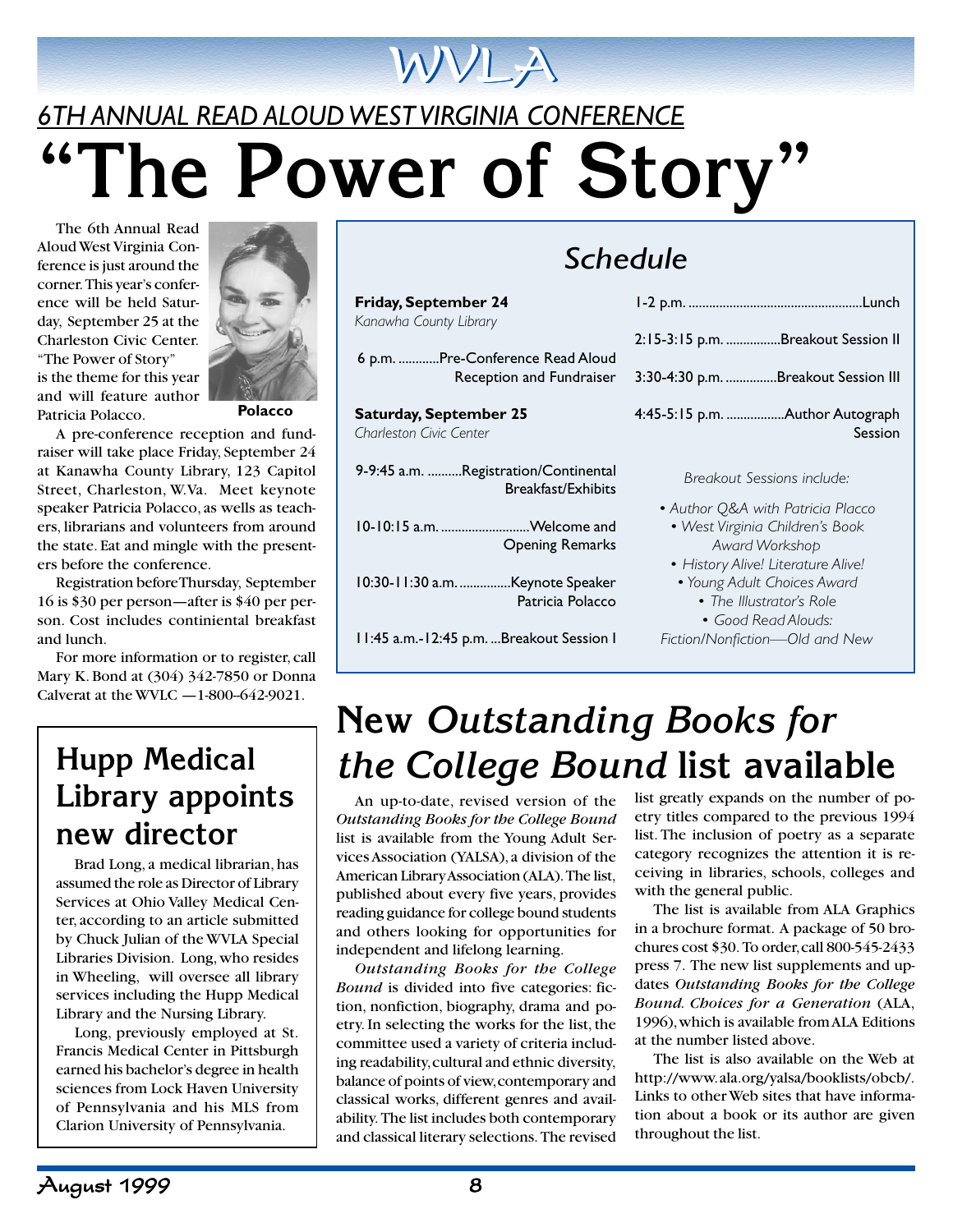## WVLA

# **1999 LITA National Forum focuses on top technology trends**

The Library and Information Technology Association (LITA), a division of the American Library Association (ALA), will host its 1999 National Forum November 5-7 in Raleigh, N.C., with the theme "Top Technology Trends."

The two-day forum features three plenary sessions and more than 15 concurrent sessions. A preconference workshop will be held November 4-5.

The opening program at 1:30 p.m. on November 5 features Louis Rosenfeld, president and co-founder of Argus Associates, an information architecture consulting firm that has been a pioneer in porting the principles of information retrieval and librarianship to the Web. Rosenfeld will speak on "Librarians at Large: Applying Traditional Skills in Non-traditional Places.

### **Grolier National Library Week Grant deadline October 15**

U.S. libraries of all types are invited to apply for a \$4,000 National Library Week grant sponsored by the Grolier Publishing Co. and administered by the National Library Week Committee of the American Library Association. The application deadline for the Grolier Grant is October 15, 1999.

The Grolier National Library Week Grant is awarded for the best library promotion/ public awareness campaign tied to the goals and theme of National Library Week. The theme for next year's National Library Week, April 9-15, 2000, is "Read! Learn! Connect! @ the Library." The winner will be notified in December.

The application form and guidelines are available from. the ALA Public Information Office, 50 East Huron St., Chicago, IL 60611. Telephone: 800-545-2433, ext. 5041/5044. Fax: 312-944-8520. E-mail: pio@ala.org.

Information is also available from the ALA Fax-on-Demand by calling 800-545-2433, press 8, and on the ALA Web site at http:// www.ala.org/pio/grolierapp.html.

"Know When to Hold 'Em, Know When to Fold 'Em: Deciding When to Investigate, Deploy, or Abandon a Technology," will be presented in the November 6 morning general session by consultant Joan Frye Williams.

Christopher Buja, international development manager of Cisco's Advanced Internet Initiatives Division, will close the forum on November 7 speaking on "Using the Second Generation Internet: Learning, Libraries and Research."

Concurrent sessions include such topics as: customizing library portals; creating interactive Web interfaces; managing access to electronic resources; proxy servers; copyright law; security; digital archiving; applied metadata; OCLC's Cooperative Online Resource Catalog project; incorporating webbased mapping systems and more!

LITA President Barbra B. Higginbotham notes, "Our members, and the library field as a whole, look to LITA for guidance about technology trends. Our 1999 National Forum includes programming that expands on these trends, better equipping LITA members for the 21st century."

Registration fees include a Friday evening reception, Saturday lunch, continental breakfasts, breaks and materials. LITA members pay \$230, ALA members \$275 (includes LITA membership) and non-members pay \$325. Registration will begin this summer. For more information about the conference and lodging rates, see the LITA Web site at http://www.lita.org.



*The 'FRIENDS & FOUNDATIONS of California Libraries' 'Bookends! Cafe' Website (http:// www.friendcalib.org) offers us cartoons of bookworm DEWEY, by Bill Price of Mission Viejo PL (CA). DEWEY has his own table at the Cafe (http://www.friendcalib.org/dewey/) and will share his views though downloadable 'toons suitable for Web use or for print in your library publication.*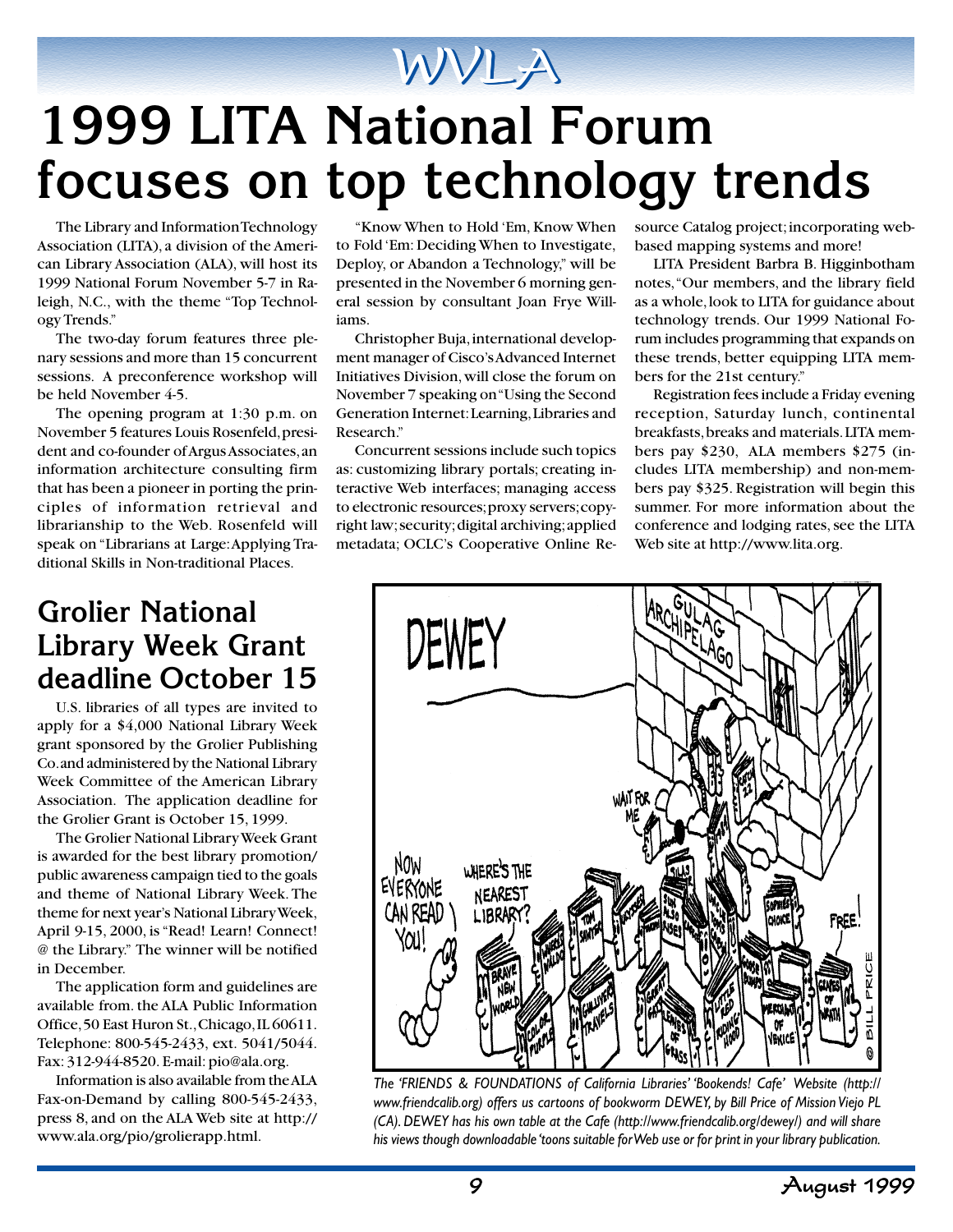

by Phyllis Wilson Moore, 1999©

This is the second of a three-part listing of West Virginia authors. The first part was listed in the June issue of *West Virginia Libraries.*

■ **Hashman, Marc, born in Indiana**. Marc, a resident of Moundsville, is a storyteller, poet, elementary teacher and a prolific writer of children's literature. *Uncle James* and the coauthored *Rocks in My Pocket* are two titles from his long and growing list of books.

■ Haydon, June, Spring Hill. *Trail of Love*. Haydon writes historical romance novels using the pen names Rosalind Fox and Taria Hayford. She also writes mystery stories.

■ **Hoffman, William, Charleston. Hoffman** teaches in Virginia. His 1990 novel, *Furor's Die*, is set in Charleston and his most recent novel, *Tidewater*, set in Virginia. His short story "*Stones*" is included in the 1996 O. Henry Award Prize Story Collection.

■ **Janus, Christopher, Montgomery. Janus cur**rently lives in the Chicago area. His youth novel *Miss 4th of July, Goodbye*, based on his family's experiences in Montgomery during the Great Depression, is a popular Disney film portraying the struggles of Greek immigrants and African-American in the community. Novels, short stories, biography.

■ **Knowles, John, Fairmont. Knowles, now a** resident of New York, is best know as the author of *A Separate Peace*. Of special interest to West Virginians is his novel *A Vein of Riches* detailing the rise and fall of a West Virginia coal dynasty in a town like Fairmont. Knowles was a finalist in the 1961 National Book Award competition.

■ **Kromer, Tom, Huntington.Attended Marshall** University but, of necessity, became a hobo during the Great Depression. At the age of 28 Kromer published his survival story *Waiting for Nothing*. The style of the "strictly autobiographical" novel was emulated by Breech D'J Pancake. Short fiction, novels.

■ Latham, Jean Lee, Buckhannon. In 1956 Latham became the state's first Newbery Medal winner for her work of historical fiction, *Carry on, Mr. Bowditch.* Genres—historical fiction, screen and radio plays, nonfiction. Latham, one of our most versatile and prolific authors, had an outstanding career as author, playwright and writer for major television shows.

■ Marshall, Catherine, lived in Keyser for ten years and is a graduate of Keyser High School. Her best-selling novel *Christy*, set in Tennessee, is her mother's story. Novels, religious nonfiction, children's literature, biography. Marshall was a National Book Award Finalist in 1980.

■ **Maynard**, Lee, born in Crum. His novel *Crum* is a coming-of-age story. Maynard, a freelance

writer for *Readers' Digest*, lives in New Mexico and is working on his second novel.

■ McNeill, Louise, born near Marlinton, lived and taught in many West Virginia counties. *Gauley Mountain* and *Elderberry Flood* are two of her best-known books of poetry. McNeill, a gifted historian, is one of the state's longest-term Poet Laureates.

■ **McKinney, Irene,** Belington and Buckhannon. *The Girl with the Stone in Her Lap*; *The Wasps at the Blue Hexagon*; *Quick Fire and Slow Fire*; *Six O'Clock Mine Report*. Our current Poet Laureate teaches at West Virginia Wesleyan. Poetry and essays.

■ McPherson, James Lowell, Born in Charleston, McPherson moved to Connecticut after graduating from WVU. He holds the distinction of being a Poet Laureate with no published book of poetry and the only West Virginia Poet Laureate to publish a novel, *Goodbye Rosie.*

■ Milnes, Gerald, now of Elkins. Milnes collected the rhymes, riddles and verses in *Granny Will Your Dog Bite and other Mountain Rhymes: a Knopf Book and Cassette Classic* and is the author of *Play of a Fiddle: Traditional Music, Dance, and Folklore in West Virginia*. Milnes is associated with the Augusta Heritage Festival music program in Elkins.

■ Moore, Phyllis Wilson, Clarksburg. Researches the literary history of West Virginia. Her selected essays, poetry and book reviews are available in journals and anthologies such as *Traditions: A Journal of Folk Culture and Educational Awareness* published by Fairmont State College and the West Virginia Humanities Council. She received the 1995 Denny G. Plattner Appalachian Heritage Award for Written Excellence in Poetry.

■ **Musick, Ruth Ann, Fairmont**. Musick collected and published folktales of West Virginia: *The Telltale Lilac Bush*, *Green Hills of Magic*, *Coffin Hollow*. She wrote poetry, short stories and plays. *The Goat Man* is her most popular play. Fairmont State College is home to the Musick collection.

■ **Myers, Walter Dean, Martinsburg**. *Now Is Your Time: The African American Struggle for Freedom*; *At Her Majesty's Request: An African American Princess in Victorian England*. Myers, a New Jersey resident, left Martinsburg around the age of three but returns to visit family and research his ancestors' slave experiences at a plantation near Martinsburg. Myers is the winner of five Coretta Scott King Awards and a Newbery Honor. He writes poetry, fiction and history.

■ Myers, Karl Dewey, Hendricks. The Quick Years. As a child Myers developed physical problems and could not walk. He had no formal schooling but was "more learned than

many college graduates" according to Phil M. Conley, editor of *The West Virginia Review.* Conley mounted a campaign to see Myers appointed first Poet Laureate of West Virginia (1927-1937).

■ **Pancake, Breece**, Milton. *A stark collection*, *The Stories of Breece D'J Pancake*, was published posthumously to national acclaim. The "why" of Pancake's suicide at the age of 26 remains a sad mystery. Success seemed eminent; he was near completion of his Ph.D. at the University of Virginia and his stories were being published by The Atlantic. Poetry and short stories.

■ **Pedneau, Dave, Bluefield. Pedneauls bestsell**ing crime novels have unique titles based on police jargon: *D.O.A.*; *N.F.D.* His background as reporter, columnist and magistrate court judge provided him materials.

■ **Phillips, Jayne Anne, Buckhannon and** Morgantown. Phillips is the author of *Black Tickets* and *Fast Lanes*, two widely anthologied collections of short stories. Her work is included in the 1980 O. Henry Award Prize Story Collection. Phillips' first novel *Machine Dreams* was nominated for the National Book Critics Circle Award. The roots of her fiction can be found in her early poetry *Sweethearts*.

■ **Post, Melville Davisson, Romine Mills near** Clarksburg. Post, a WVU graduate, is one of the state's most revered authors. He is the author of two well-known novels, *Dwellers in the Hills* and *The Mountain School-Teacher*. A short story is included in the 1919 O. Henry Award Prize Story Collection. His crime stories were bestsellers and hailed as unique.

■ **Price, Eugenia, Charleston. Price lived most** of her adult life on St. Simons Island, Georgia. The location inspired best-selling historical romance novels: *Lighthouse*; *New Moon Rising*; *The Beloved Invader*. Price is also the author of inspirational books and autobiography.

■ **Rice, Otis, Hughestown. Rice has many his**tory titles to his credit: *Hatfields and the McCoys*; *West Virginia: A History*; *West Virginia: The State and Its People.* He is currently advisor for the West Virginia Humanities Encyclopedia Project.

■ **Rylant, Cynthia,** born in Virginia, grew up in Cool Ridge and Beaver, and lives in Oregon. A graduate of Marshall University, Rylant is an inspiration to many authors. She thrives on writing and her honors are legion: 1993 Newbery Medal; 1987 Newbery Honor; 1983 National Book Award finalist. Genres: fiction, poetry, autobiography, and essays. Her first book *When I Was Young in the Mountains*, illustrated by Diane Goode, is a Caldecott Honor Book.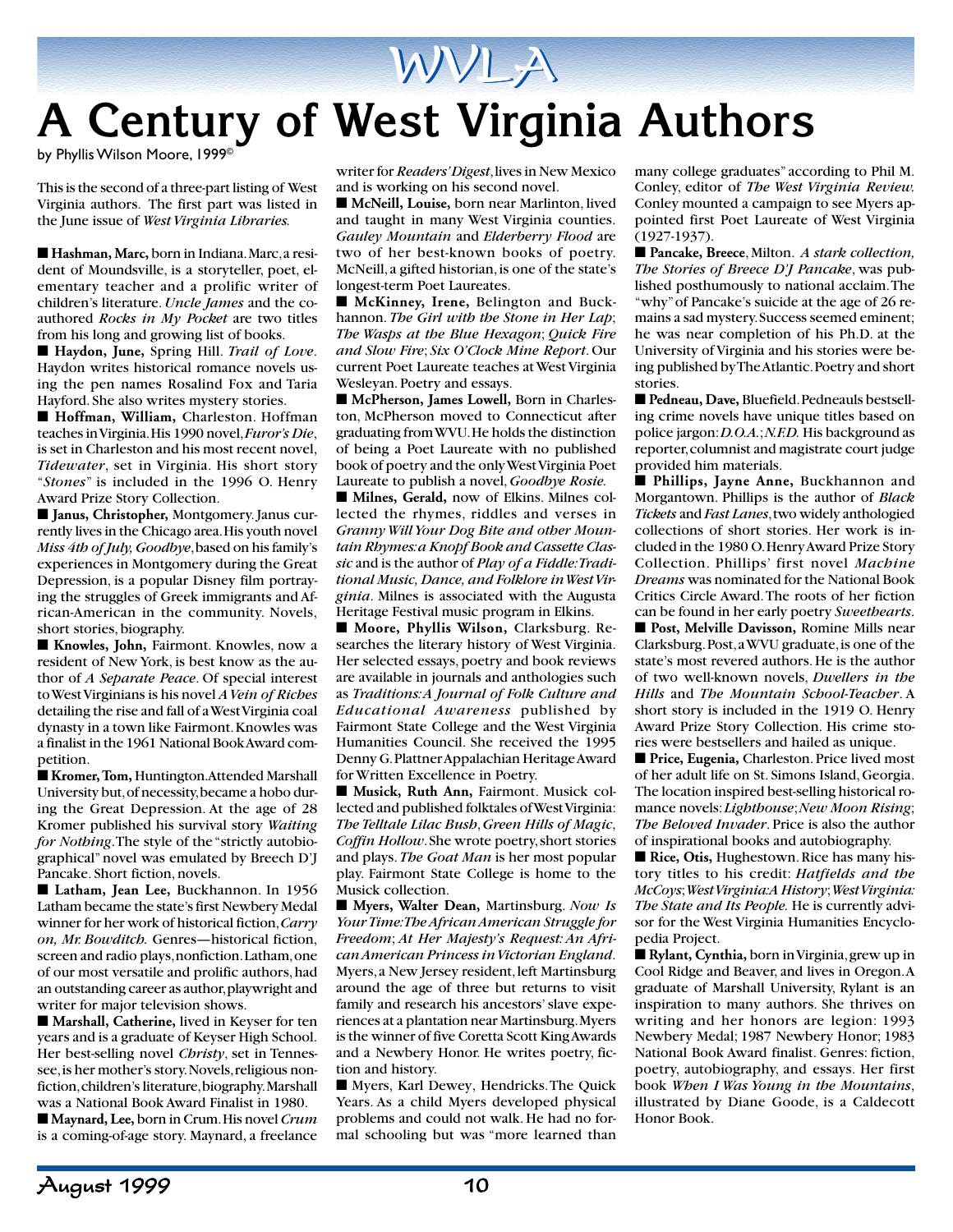

11 August 1999

**ad**